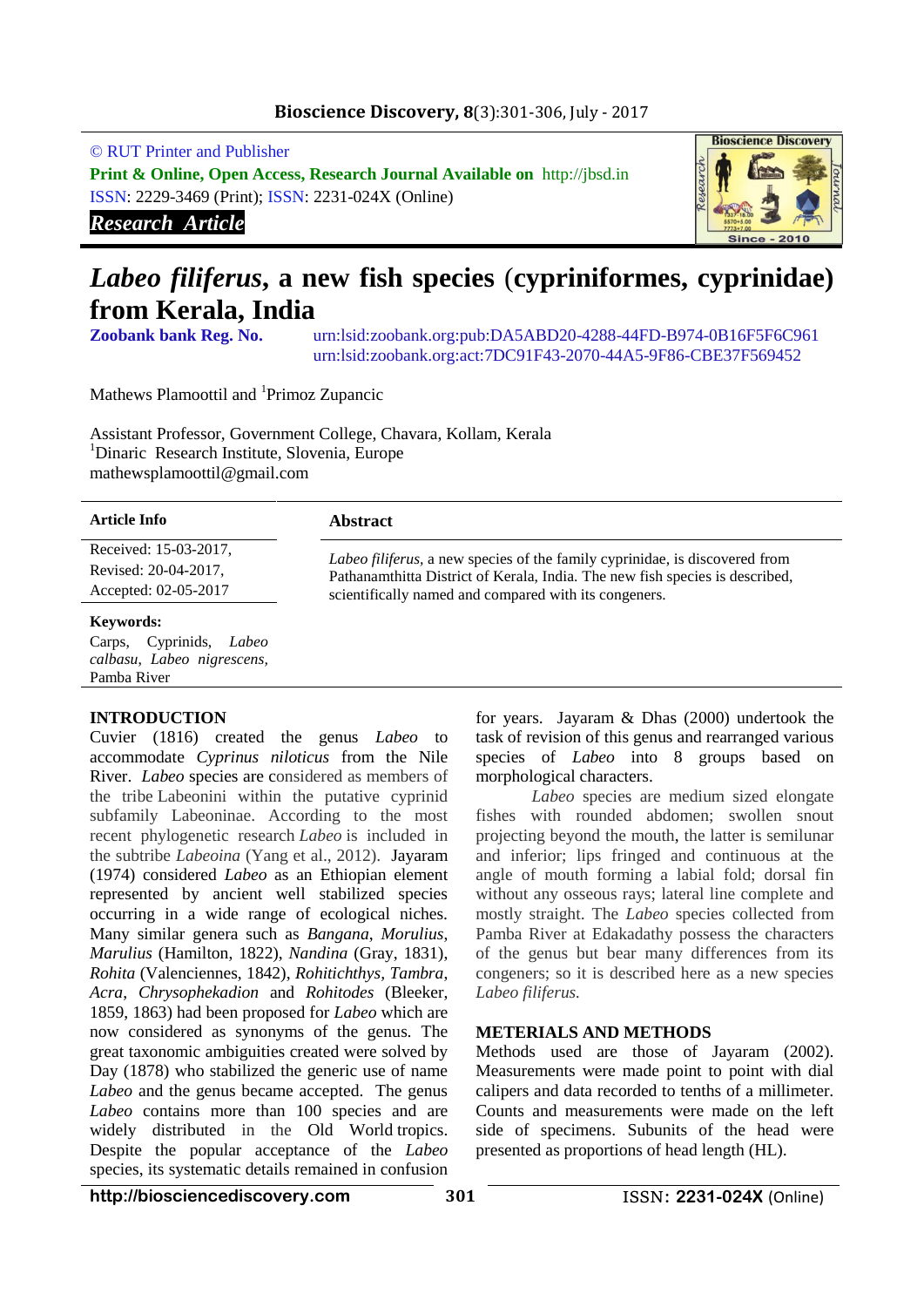Head length and measurements of body parts were given as proportions of standard length (SL). Distance between two fins or between fin and vent is taken from the origin of the fin. The new fish is deposited in museum of ZSI at Shillong, India.

**Abbrevations Used**: NERC- Zoological Survey of India, North Eastern Regional Centre, Shillong, Meghalaya, India; ZSI - Zoological survey of India, Kolkata; SRC/ZSI- Zoological survey of India, Southern regional Centre, Chennai; LL/Dscales between lateral line and dorsal fin; LL/V-Scales between lateral line and ventral fin; LLS-Lateral line Scales; PDS- Pre dorsal scales; ED-Eye diameter; STL- Snout length; DCP- Depth of caudal peduncle; LCP- Length of caudal peduncle.

# **RESULTS AND DISCUSSION**

## *Labeo filiferus* **sp. nov.**

**Holotype:** V/F/NERC/4054, 200 mm SL, India: Kerala, Pamba River at Edakadathy, coll. Mathews Plamoottil, 11 August 2015.

**Diagnosis:** *Labeo filiferus* can be diagnosed from its congeners in having black colored body and fins, prominent barbels, smaller eyes, longer snout, elongated dorsal fin, filamentous tip of which reach above caudal fin base, longer pelvic fin reaching behind anal fin origin, unusually elongated anal fin reaching the tip of middle caudal fin rays and deeper caudal peduncle. The new species further differs from its relative species in having 15 pre dorsal scales, 8½ scales between lateral line and dorsal fin, 5½ scales between lateral line and ventral fin and 39 lateral line scales.

**Description:** General body shape and appearance is shown in figures 1- 3. Morphometric data as in Table 1 and meristic counts as in Table 2. Body laterally compressed; dorsal profile more arched; region from dorsal front to occiput a little bent, after sinking down very slightly goes straight to snout tip; post dorsal region slightly concave. Snout swollen and projects over the jaw; it has a number of hard tubercles, which are the aggregations of non- keratinized epidermal cells. Eyes situated considerably behind and above the angle of jaws, and not seen from below ventral side of head; inter orbital region convex; nostrils are longitudinal and situated nearer to orbits than to snout tip and covered by a flap originating from the anterior end;

jaws greatly unequal, upper jaw broader than lower jaw; lower lip prominently fringed; two pairs of prominent barbels; one pair of maxillaries and one pair of rostrals; maxillaries fairly reach nostrils; do not reach orbit; rostrals never reach nostrils or orbit; mouth inferior and moderately protractile; width of gape of mouth considerably shorter than inter narial distance.

Dorsal fin inserted nearer to snout than to caudal base, behind pectoral origin, just above the pectoral tip and distinctly in front of ventral fin base; third dorsal ray unusually elongated, filamentous and it reach above caudal fin base; all dorsal fin rays are soft and flexible; last dorsal fin ray branched to root and considered as one. Height and base length of rayed dorsal fin greater than all other fins. Pectoral fin inserted ventrolaterally and its tip never reach ventral fin base - an eye diameter in front of the latter; outer margin of pectoral fin nearly convex; pectoral fin shorter than all other fins; ventral fin inserted considerably behind dorsal front; tip of ventral fin extends considerably behind the origin of anal fin;, reach to  $4<sup>th</sup>$  ray of anal fin; ventral fin longer than pectoral fin but shorter than dorsal, anal and caudal fin. Anal opening located an eye diameter in front of anal fin origin. Anal fin inserted behind the posterior base of dorsal fin; its outer margin concave and a little in front of tip of last dorsal ray. Anal fin tip greatly elongated and when laid flat it reach considerably behind caudal fin base and reach to tip of middle caudal fin rays; anal fin longer than pectoral and pelvic fins and shorter than dorsal and caudal fins. Caudal fin deeply forked and last caudal fin rays greatly elongated and filamentous; caudal fin shorter than dorsal fin and longer than all other fins; caudal peduncle deeper than its length. Scales relatively large; not easily deciduous and clearly countable; two axillary scales present on either side of base of ventral, one above the other; of this, the upper one soft and delicate; lower one more fleshy. Scales on breast region small; lateral line appear as broken bands; it passes through just below the mid lateral part of the body, slightly towards the lower half of the body. Colour: If life and in preservation body and fins black coloured; eyes are brilliantly colored with orange tinge.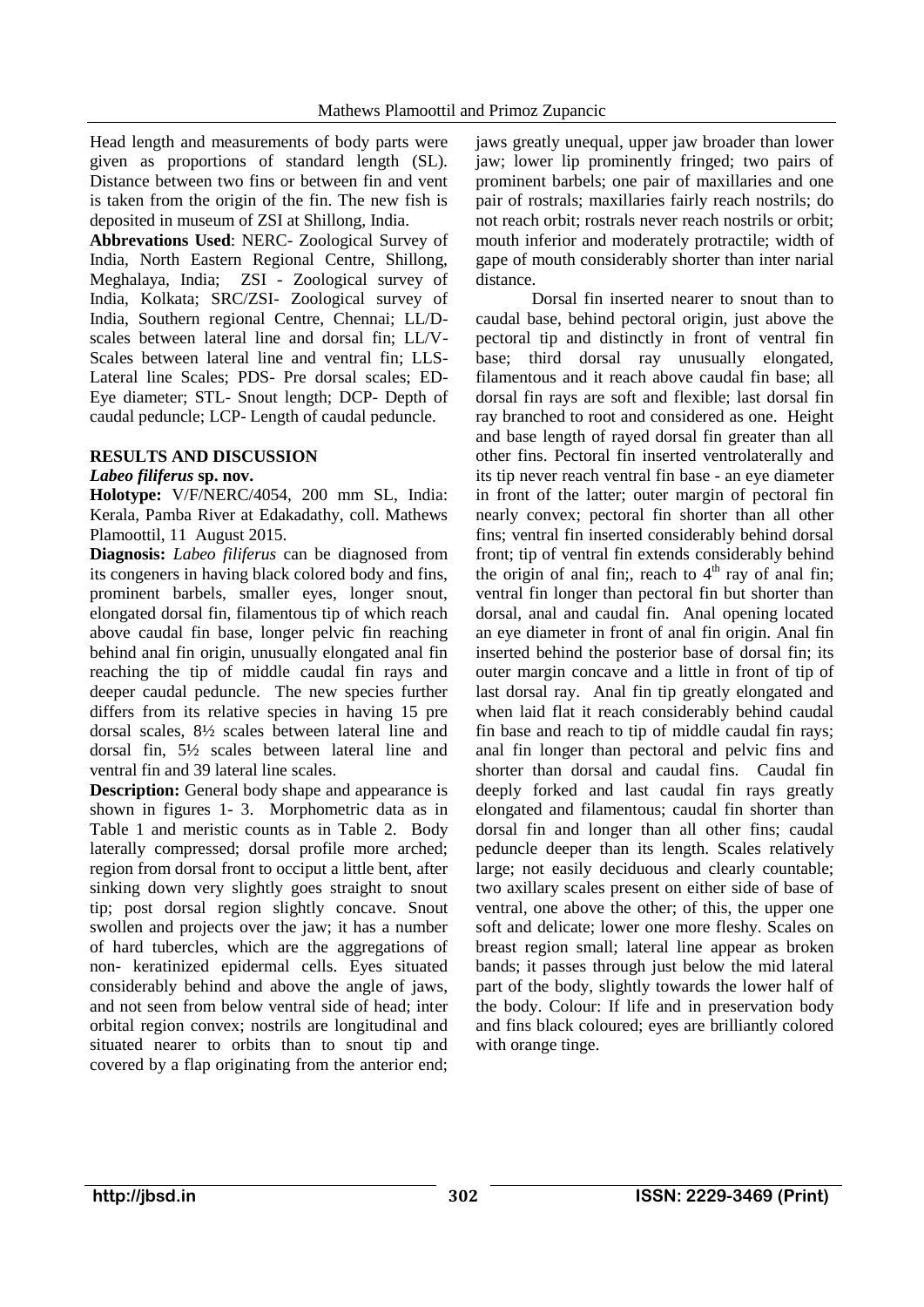|                      | radic 1. moi phonici ic characters of <i>Labeb Juljei as</i> |          |  |  |
|----------------------|--------------------------------------------------------------|----------|--|--|
| SL. No.              | <b>Characters</b>                                            | Holotype |  |  |
| 1                    | Total Length (mm)                                            | 208.0    |  |  |
| $\overline{2}$       | Standard Length (mm)                                         | 200.0    |  |  |
| % of Standard Length |                                                              |          |  |  |
| 3                    | Head Length                                                  | 25.0     |  |  |
| $\overline{4}$       | <b>Head Depth</b>                                            | 20.0     |  |  |
| 5                    | Head Width                                                   | 16.5     |  |  |
| 6                    | Body Depth at Dorsal fin                                     | 33.0     |  |  |
| $\overline{7}$       | Body Depth at Anal fin                                       | 22.0     |  |  |
| 8                    | Body Width at Dorsal fin                                     | 19.0     |  |  |
| 9                    | Body Width at Anal fin                                       | 12.5     |  |  |
| 10                   | Pre dorsal Distance                                          | 48.5     |  |  |
| 11                   | Post dorsal Distance                                         | 54.5     |  |  |
| 12                   | Pre pectoral Distance                                        | 23.5     |  |  |
| 13                   | Pre pelvic Distance                                          | 53.0     |  |  |
| 14                   | Pre anal Distance                                            | 81.6     |  |  |
| 15                   | Height of Dorsal fin                                         | 48.5     |  |  |
| 16                   | Length of Pectoral fin                                       | 24.5     |  |  |
| 17                   | Length of Pelvic fin                                         | 33.0     |  |  |
| 18                   | Length of Anal fin                                           | 34.0     |  |  |
| 19                   | Length of caudal fin                                         | 40.0     |  |  |
| 20                   | Length of Base of Dorsal fin                                 | 26.5     |  |  |
| 21                   | Length of Base of anal fin                                   | 10.0     |  |  |
| 22                   | Length of caudal Peduncle                                    | 13.5     |  |  |
| 23                   | Depth of Caudal Peduncle                                     | 15.5     |  |  |
| 24                   | Width of Caudal Peduncle                                     | 8.0      |  |  |
| 25                   | Distance from Pectoral to Pelvic                             | 30.0     |  |  |
| 26                   | Distance from Pelvic to Anal fin                             | 27.0     |  |  |
| $\overline{27}$      | Distance from Anal fin to caudal fin                         | 22.0     |  |  |
| 28                   | Distance from Anal fin to ventral fin                        | 6.0      |  |  |
| 29                   | Distance from ventral to Vent                                | 21.5     |  |  |
| 30                   | Depth of Caudal Peduncle/ Length of Caudal                   | 114.8    |  |  |
|                      | peduncle                                                     |          |  |  |
| $%$ of HL            |                                                              |          |  |  |
| 31                   | <b>Head Depth</b>                                            | 80.0     |  |  |
| 32                   | Head Width                                                   | 66.0     |  |  |
| 33                   | <b>Eye Diameter</b>                                          | 18.0     |  |  |
| 34                   | Inter orbital Width                                          | 54.0     |  |  |
| 35                   | Inter narial distance                                        | 46.0     |  |  |
| 36                   | Snout Length                                                 | 47.6     |  |  |
| 37                   | Width of Gape of Mouth                                       | 29.0     |  |  |
| 38                   | Length of maxillary Barbels                                  | 30.0     |  |  |
| 39                   | Length of Rostral barbels                                    | 16.0     |  |  |
| 40                   | Pre occipital distance                                       | 74.0     |  |  |
| 41                   | Distance from Occiput to Dorsal fin                          | 122.0    |  |  |
| 42                   | Head Length excluding Snout                                  | 66.0     |  |  |
| 43                   | Eye diameter/ Snout length                                   | 37.8     |  |  |
| 44                   | Eye Diameter/Interorbital Width                              | 33.3     |  |  |
| 45                   | Length of caudal peduncle/ head length                       | 54.0     |  |  |
| 46                   | Depth of Caudal Peduncle/ Head length                        | 62.0     |  |  |
| 47                   | Head length/ Length of base of Dorsal fin                    | 106.0    |  |  |

**Table 1. Morphometric characters of** *Labeo filiferus*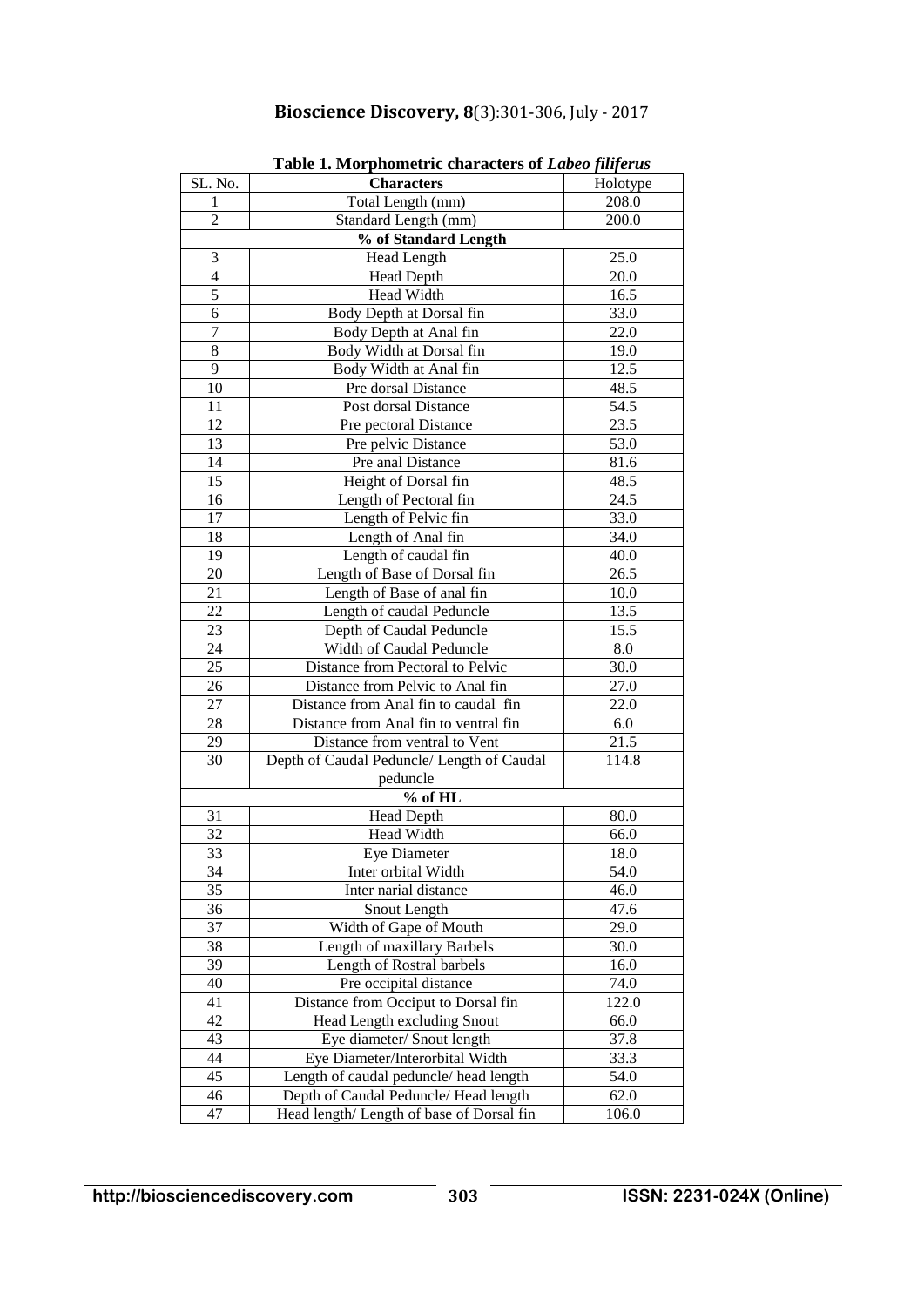| SI.            | <b>Characters</b>                    | <b>Counts</b>  |
|----------------|--------------------------------------|----------------|
| N <sub>0</sub> |                                      |                |
|                | Dorsal fin rays                      | ii, 15         |
| $\overline{2}$ | Pectoral fin rays                    | i, 17          |
| 3              | <b>Ventral Fin Rays</b>              | i, 8           |
| 4              | Anal Fin rays                        | ii, 5          |
| 5              | Caudal Fin rays                      | 19             |
| 6              | <b>Lateral Line Scales</b>           | $39 + 2$       |
| 7              | Pre dorsal Scales                    | 15             |
| 8              | Pre pelvic Scales                    | 11             |
| 9              | Pre anal Scales                      | 25             |
| 10             | Scales between Lateral line and      | $8\frac{1}{2}$ |
|                | Dorsal fin                           |                |
| 11             | Scales between Lateral line and      | $5\frac{1}{2}$ |
|                | ventral fin                          |                |
| 12             | Scales between Lateral line and anal | $6\frac{1}{2}$ |
|                | fin                                  |                |
| 13             | Circumpeduncular Scales              | 20             |

**Table II. Meristic Counts of** *Labeo filiferus*



 **Fig.1.***Labeofiliferus***, Holotype, NERC/4054.**



 **Fig. 2. Anterior region of** *L. filiferus* **Fig. 3. Ventral view of head of** *L. filiferus*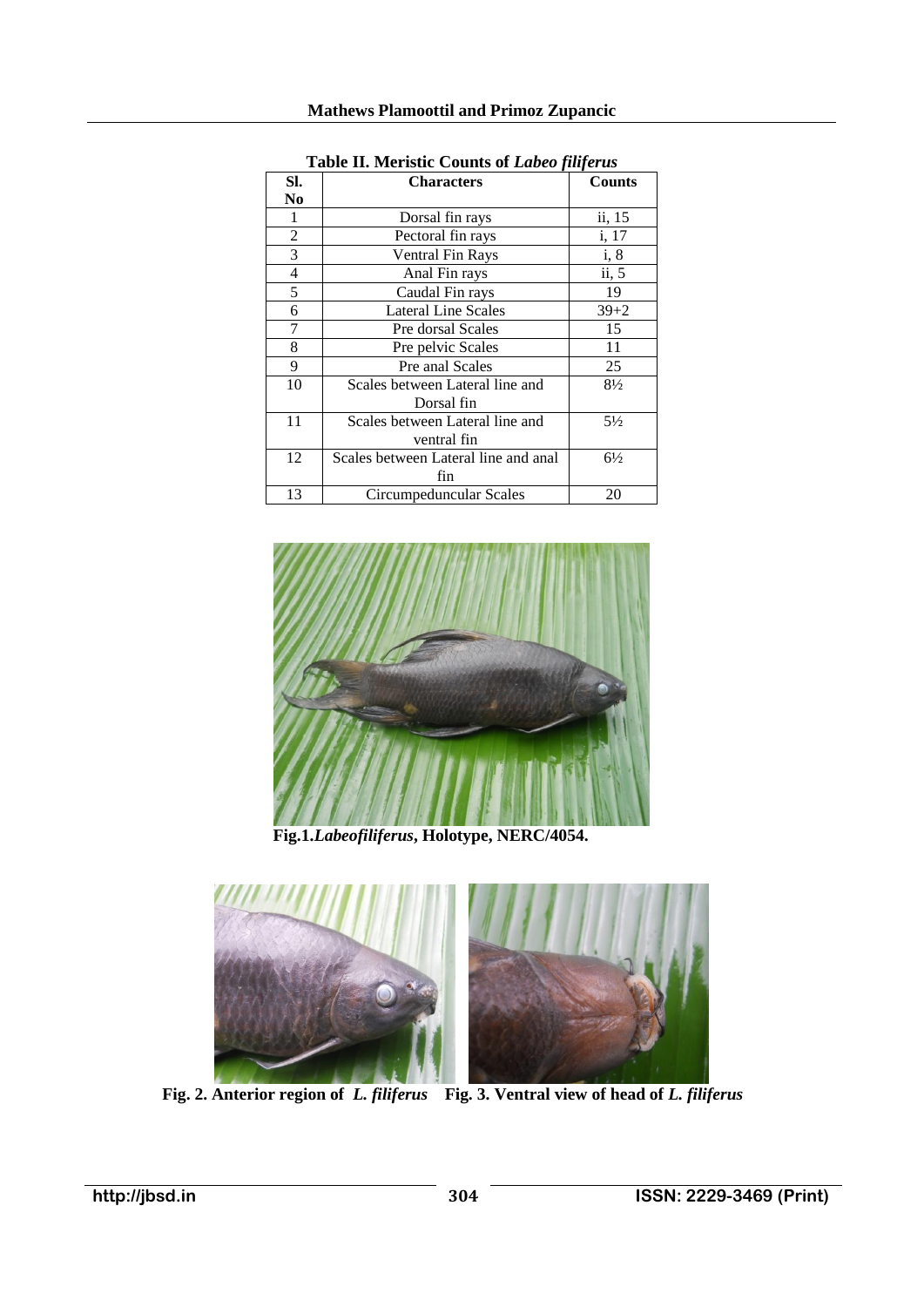**Etymology**: The specific epithet '*filiferus*' was taken from Latin; '*filum*' in Latin means 'thread' and '*fero*' means 'to bear', refers to very long filamentous dorsal fin ray which reach above caudal fin base.

**Comparison:** *Labeo filiferus* can be distinguished from *Labeo nigrescens* Day of Mangalore in having an unusually elongated dorsal fin (48.8 % SL vs. 33.5) with (vs. without) filamentous tip and concave (vs. straight) outer margin, short (24.5 % SL vs. 29.0 ) pectoral fin which does not reach (vs. reach) pelvic fin, unusually elongated (34.0 % SL vs. 23.5) anal fin which reach (vs. do not reach) to the tip of middle caudal fin rays, LL/D 8½ (vs.7½), LL/V 5½ (vs. 4½), PDS 15 (vs. 11) and LLS 39 (vs. 36). *Labeo filiferus* also has small eyes (ED 18.0 % HL vs. 25.0), longer snout (STL 47.6 % HL vs. 39.0) and deeper caudal peduncle (DCP 114.8 % LCP vs. 86.0).

*Labeo filiferus* can be distinguished from *Labeo calbasu* (Hamilton) of Bengalin having hard tubercles on snout (vs. snout smooth without any tubercles in *Labeo calbasu*), an unusually elongated dorsal fin (48.8 % SL vs. 33.5) with (vs. without) filamentous tip, a longer ventral fin which extends behind the origin of anal fin (vs. ventral fin never reach anal fin), an unusually elongated (34.0 % SL vs. 20.0) anal fin which reach (vs. does not reach) to tip of middle caudal fin rays, deeper caudal peduncle (DCP 114.8 % LCP vs. 95.0), fewer lateral line scales (39 vs. 40- 44) and greater pre dorsal scales (15 vs. 10- 13). The new species differs from *Labeo dussumieri* (Valenciennes) described from Aleppey, Kerala in having 39 (vs. 50- 55) lateral line scales. *Labeo filiferus* differs from *Labeo rohita* (Hamilton) of Gangetic provinces in having more branched rays in dorsal fin (15 vs. 12- 14) and pectoral fin (17 vs. 15- 16) and fewer lateral line scales (39 vs. 40-43). The new species further differs from *L. rohita* in having longer (vs. shorter) dorsal fin which reach (vs. does not reach) above caudal fin base, elongated ventral fin reaching behind (vs. never reach) anal fin origin, unusually elongated anal fin which reach (vs. do not reach caudal base) to the tip of middle caudal fin rays, longer snout (47.6 % HL vs. 22.0- 30.0) and deeper (DCP 114.8 % LCP vs. 65.0- 90.0) caudal peduncle.

The fishes of the genus *Labeo* are widely distributed in the inland water bodies of India, Pakistan, Nepal, Bangladesh, Sri Lanka, Burma, Malaysia, Tropical Africa and Syria. Thirty one species of *Labeo* are residing in the water bodies of

India (Talwar & Jhingran, 1991). Of these, twenty one were described from various parts of India (Jayaram & Dhas, 2000). Hamilton (1822) described 10 new species of *Labeo* from the country. The only one *Labeo* species described from Kerala until the date is *Labeo dussumieri*  (Valenciennes, 1842). *Labeo filiferus* will be the second species of the state. John & John (2006) mentioned that they had collected a few specimens of *Labeo nigrescens* from Perumthenaruvi waterfalls of Pamba River. The type locality of the new species is 5 km upstream of their collection site. Those specimens were nothing but *L. filiferus* itself. These authors strongly believes that many unnamed species of *Labeo* occurs in the aquatic bodies of Malabar and Central Travancore. It is hoped that more species of the genus will be described in near future.

**Comparative materials examined:** *Labeo nigrescens*: ZSIF 1125, 1 example, 172.0 mm in SL, Mangalore, Karnataka, coll. Francis Day. *Labeo calbasu:* SRI/ZSI, Unregistered, 106.0 mm in SL, Jamkhandi, coll. K. C. Jayaram, 18.05. 1988; SRI/ZSI, Unregistered, 400.0 mm in SL, Satrasala, coll. K. C. Jayaram, 27.03. 1989. *Labeo rohita*: SRI/ZSI, Unregistered, 75.0- 170.0 mm in SL, Sathanur Dam, coll. Venkateswarlu, 27.07. 1979. *Labeo dussumeiri:* ZSIF 1132, 1 example*,*  155.0 mm in SL, Malabar, coll. Francis Day; ZSIF 2743, 1 example*,* 147.5 mm in SL, Malabar, coll. Francis Day.

# **ACKNOWLEGMENT**

We are greatly indebted to Dr. Richard Pyle, Database Coordinator and Associate Zoologist in Ichthyology, Bishop Museum, [Hawaii](http://www.infoplease.com/ipa/A0108204.html) for his kind help.

## **REFERENCES**

**Bleeker P, 1859.** Conspectus systematic Cyprinorum. *Natuurkd Tijdschr, Nederlandsch Indie*., **20**: 421- 441.

**Bleeker P, 1863.** Systema Cyprinoideorum revisum. *Nederlandsch Tijdschr Dierk* **1**: 187- 218.

**Cuvier GLCFD, 1816.** *Le Regne animal distribu d' Apres organization*. Paris, 2, 490.

**Day F, 1878.** *The fishes of India: being a natural history of the fishes known to inhabit the seas and fresh waters of India, Burma, and Ceylon.* William and Norgate, London, 30.

**Gray JE, 1831**. *Illustrations of Indian Zoology chiefly selected from the collection of general Hard Wicke*. Vol. 2, London, **2**: 202.

**http://biosciencediscovery.com 305 ISSN: 2231-024X (Online)**